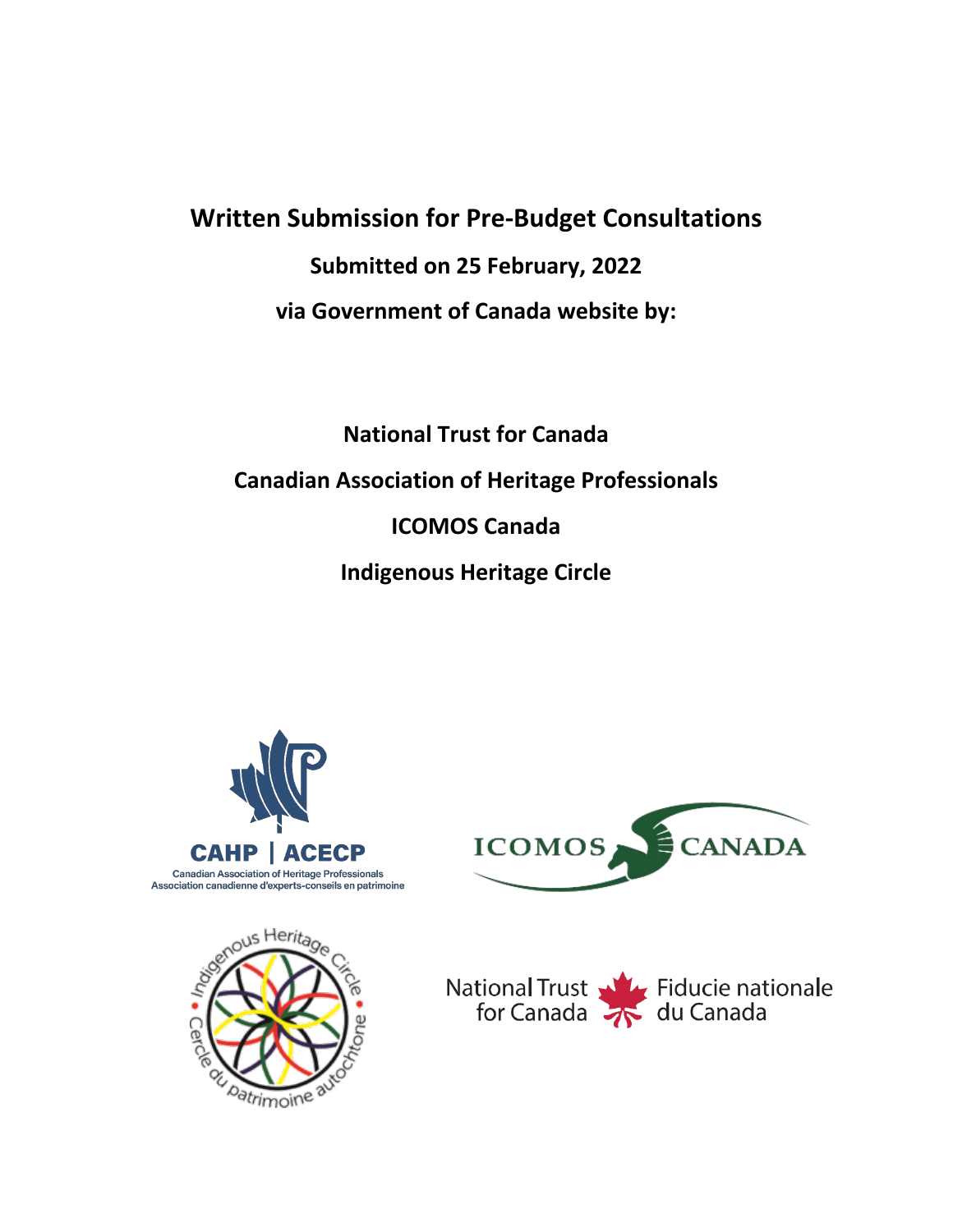### **Recommendations:**

### **Encourage Building Reuse to address Climate Change**

*Recommendation 1: Recognize the material value of older buildings and help consumers weigh the climate impact of building reuse versus new construction, by integrating embodied energy/carbon measurement tools into the Canada's Carbon Pollution Pricing System, federal funding programs, and space procurement.[1](#page-1-0)* 

*Recommendation 2: Contribute significantly to Canada's decarbonization goals by correcting biases in the federal tax system that promote needless demolition, resource extraction and new construction, and introduce incentives to attract investment to building reuse. Possible actions include:* 

- *addressing terminal loss provisions that make demolition attractive;*
- *introducing a new rehabilitation tax incentive modelled on the US Federal Historic Preservation Tax Incentive; and*
- *Tax benefits comparable to the Eco-Gifts Program.*

*Recommendation 3: Promote building reuse and heritage-led development by providing at least \$500 million in grants or other incentives for deep green retrofitting, rehabilitation or adaptive reuse of commercial heritage buildings, cultural infrastructure, and historic social purpose real estate. Include revenue-generating properties that yield increased tax revenue, as well as properties owned by nonprofits and charities.* 

### **Advance Reconciliation by Funding Indigenous Cultural Heritage Capacity**

*Recommendation 4: Strengthen the essential leadership capacity needed to advance cultural heritage priorities that are of importance to Métis, Inuit, and First Nations Peoples in Canada by providing an initial investment of \$50 million over three years for the Indigenous Heritage Circle, an Indigenous-led national nonprofit heritage organization. [2](#page-1-1)*

<span id="page-1-0"></span><sup>&</sup>lt;sup>1</sup> A 2018 House of Commons Environment and Sustainable Development Committee report – Better Buildings for a [Low Carbon Future](https://www.ourcommons.ca/Content/Committee/421/ENVI/Reports/RP9989842/envirp17/envirp17-e.pdf) - recommended that "the federal government take steps to recognize the value of embedded carbon in existing construction. Including the adoption of a measurement tool to take into account the net carbon emissions avoided through reuse of existing buildings."

<span id="page-1-1"></span><sup>&</sup>lt;sup>2</sup> A 2017 House of Commons Environment and Sustainable Development Committee report- Preserving Canada's [Heritage: The Foundation for Tomorrow](https://www.ourcommons.ca/Content/Committee/421/ENVI/Reports/RP9295003/envirp10/envirp10-e.pdf) – recommended that "the federal government support an Indigenous-led initiative that will be responsible for: determining how places that are important to Canada's Indigenous peoples should be protected and preserved; enhancing the capacity of Indigenous communities to preserve places that are important to them."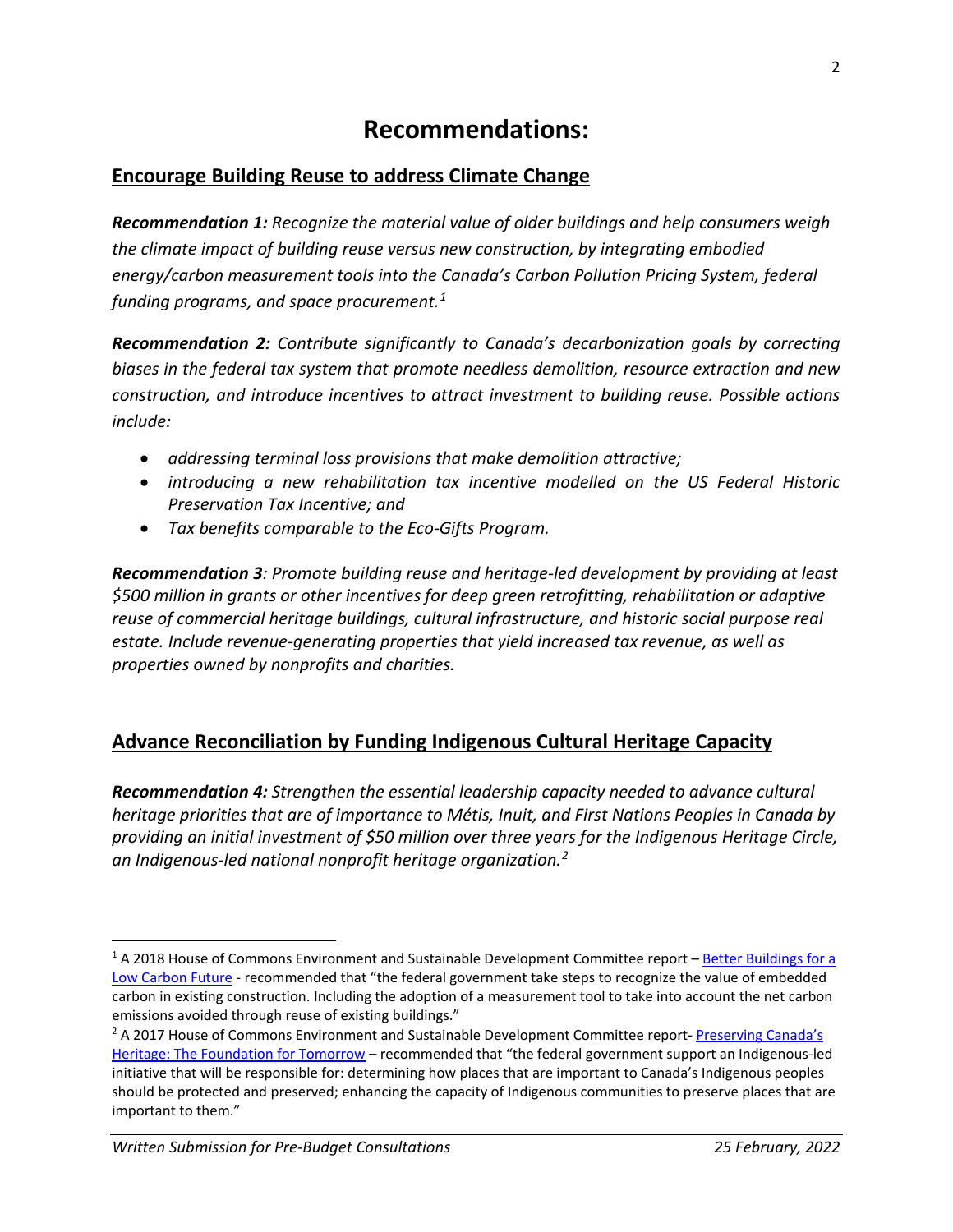### **Create training opportunities and Green Jobs in Heritage Conservation**

*Recommendation 5: Prepare the construction sector to accelerate green rehabilitation and reuse of older/heritage buildings, by funding a rapid scale-up in heritage conservation education and trades training at post-secondary institutions, with a focus on reusing existing buildings for climate action impact.*

*Recommendation 6: Create green local jobs that renew Canada's National Historic Sites, Heritage Lighthouses, and Heritage Railway Stations by providing at least \$60 million over 5 years in matching grant funding to the National Cost-Sharing Program for Heritage Places – a program shown to leverage up to 5 times the federal contribution in local jobs and other spending.*

*Recommendation 7: Foster the next generation of emerging heritage workers and build essential capacity for heritage organizations and conservation programs in the not-for-profit sector by expanding, and providing stable, ongoing funding for youth job creation such as the Young Canada Works Program and Youth in Heritage, funded by Canadian Heritage, Parks Canada and other federal ministries.*

### **Preserve Heritage Buildings and Places for their Social and Cultural Values**

*Recommendation 8: Implement the following recommendations from the first ever Parliamentary Report on Canada's heritage places - Preserving Canada's Heritage: The Foundation for Tomorrow (Report of the Standing Committee on Environment and Sustainable Development, Dec. 2017):*

- *Restore the funding level for the National Cost-Sharing Program for Heritage Places to a minimum of \$10 million per year.*
- *Review the National Cost-Sharing Program and, if it is determined that rural sites are under-represented in applications for funding or in the awarding of funding, steps should be taken to improve the program.*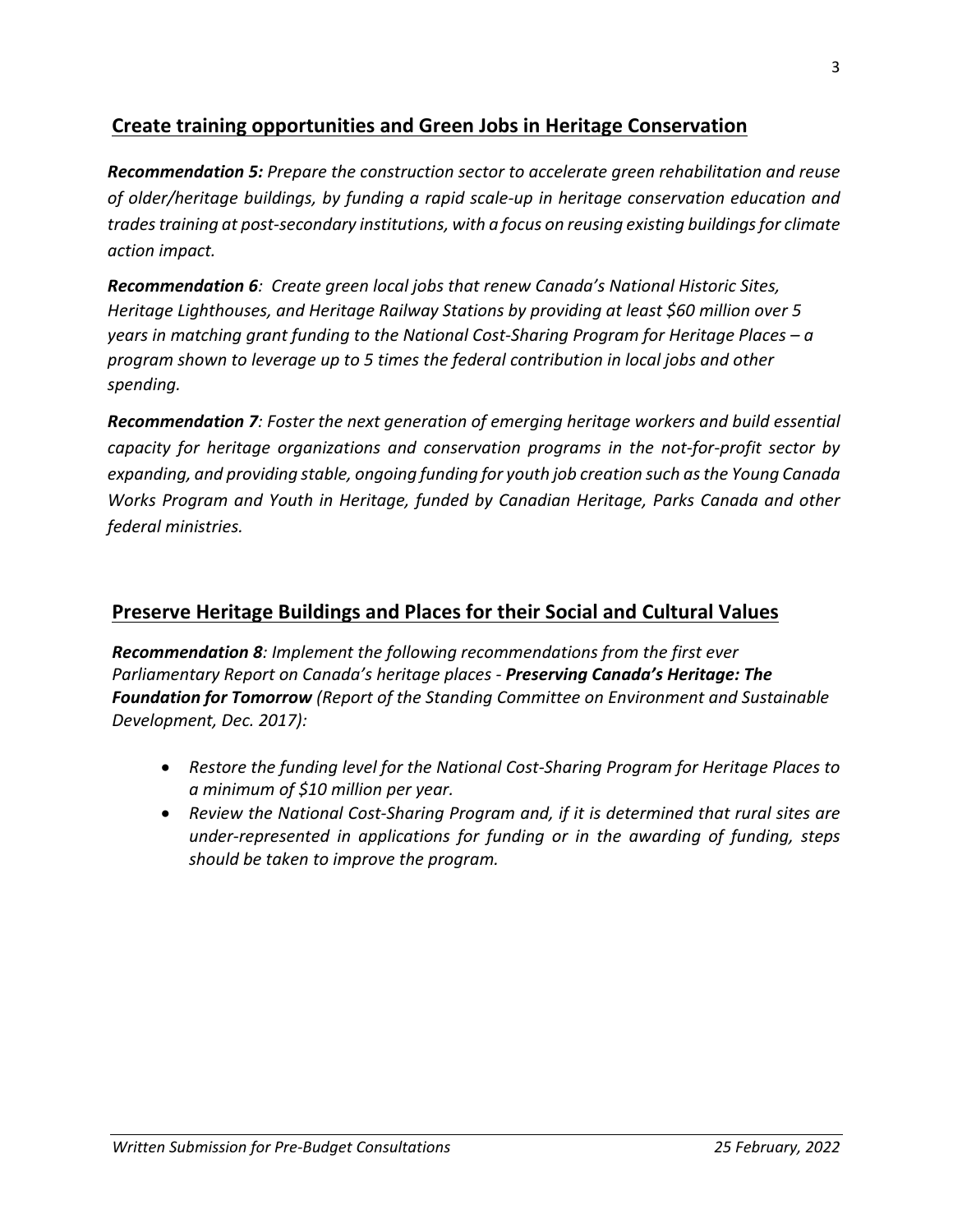### **Who we represent:**

The National Trust for Canada, the Indigenous Heritage Circle, the Canadian Association of Heritage Professionals, and ICOMOS Canada are four national heritage conservation organizations representing many thousands of professionals, property owners, volunteers, site operators, donors and philanthropists, trades and industry segments. The heritage conservation sector is devoted to safeguarding and extending the life and value of cultural heritage places for future generations. We recognize the tangible and intangible values of these places, as well as their economic and functional values. Our community of practice offers expertise for building and landscape stewardship, adaptation and recycling that can be scaled-up to all existing places in order to accelerate decarbonization.

Our interests include a multitude of existing buildings, sites, landscapes and structures:

- An estimated 27[3](#page-3-0),337 pre-1978 commercial and industrial properties;<sup>3</sup> 5,300,000 pre-1980 residential units; [4](#page-3-1) 27,000 places of faith; as well as thousands of institutional buildings in private and public ownership;
- Thousands of historic sites, museums in heritage buildings and other cultural sites whose primary focus is presenting history and heritage to the public;
- Cultural infrastructure and social purpose real estate owned or operated by charities and nonprofits, including cultural hubs, places of faith, Indigenous heritage places, lighthouses, former residential schools, cultural landscapes etc.; and,
- Structures such as the Alexandra Bridge, a federal asset whose proposed demolition is being challenged on both environmental and cultural grounds.

Included in the above numbers are an estimated 1,200 nationally significant places (National Historic Sites, Heritage Railway Stations, Heritage Lighthouses) and an estimated 50,000 places (including 25,000 in historic districts) eligible for inclusion on the Canadian Register of Historic Places.

**Investments in heritage places are a concrete way for the federal government to demonstrate its commitment towards reconciliation initiatives, climate change action, job creation and post pandemic economic recovery programs.** 

<span id="page-3-0"></span><sup>&</sup>lt;sup>3</sup> NRCAN. [Survey of Commercial and Institutional Energy Use –](https://oee.nrcan.gc.ca/publications/statistics/scieu/2009/pdf/scieu2009.pdf/) Building 2009. 2012 Page 14.

<span id="page-3-1"></span><sup>4</sup> NRCAN. [Residential Sector Canada Table 21: Housing Stock by Building Type and Vintage.](https://oee.nrcan.gc.ca/corporate/statistics/neud/dpa/showTable.cfm?type=CP§or=res&juris=ca&rn=21&page=0) National Energy Use Database. 2018.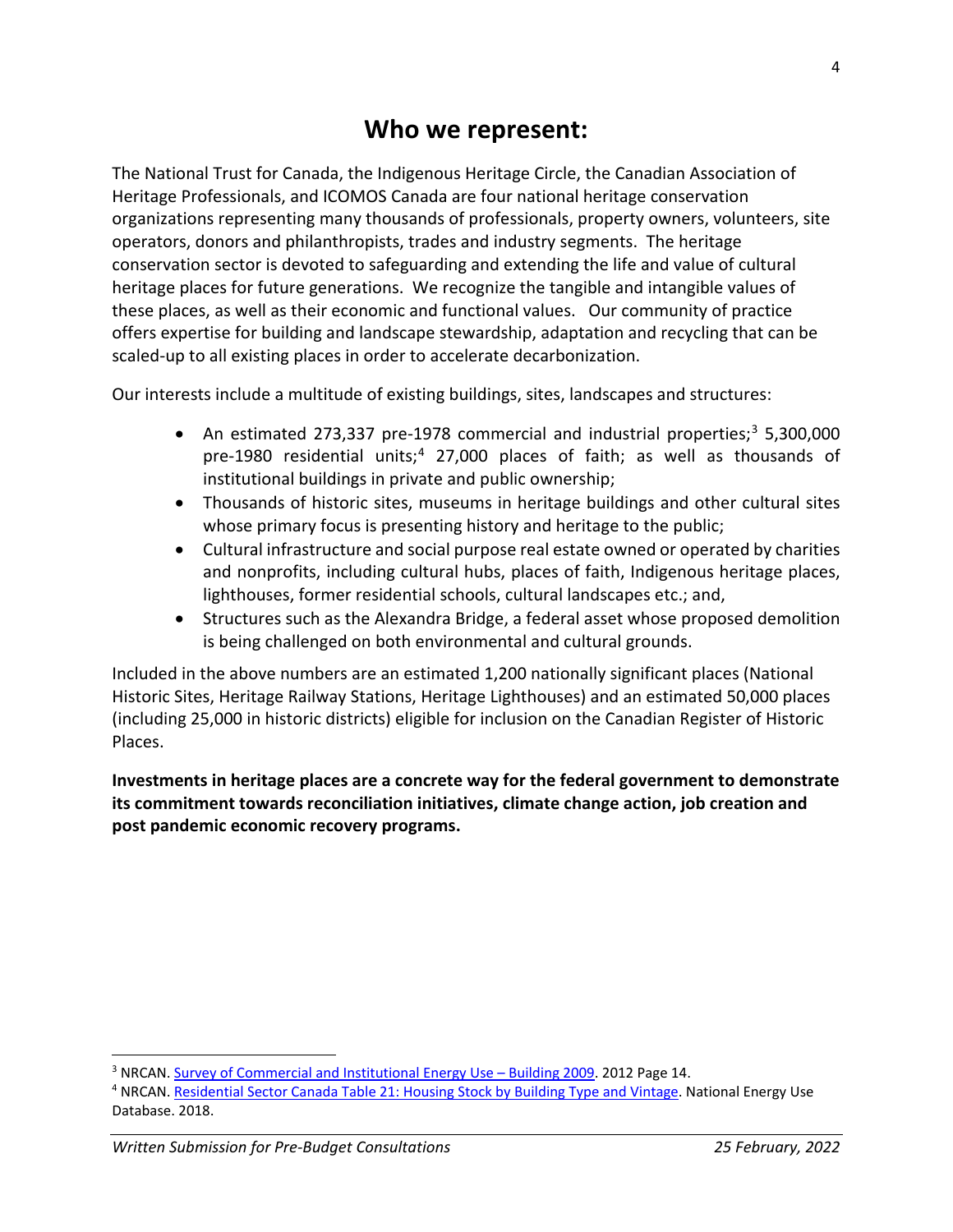## **Our recommendations to capitalize on Building Reuse as Climate Action:**

We believe that investing in the reuse and retrofit of existing/heritage buildings would go a long way in helping the federal government implement its Climate Action Plan and satisfy the range of international conventions that provide direction on heritage and climate action, including the World Heritage Convention, the Paris Climate Accords, the UN's Sustainable Development Goals, and the UN's New Urban Agenda.

We call on the federal government to recognize the transformative potential of building reuse heritage and older buildings – as a powerful missing piece of the climate action puzzle. Our recommendations outlined above can help Canada implement the Climate Action Plan by capitalizing on embodied carbon, curbing waste, and accelerating the green jobs of tomorrow.

A few notes on the significance of existing buildings to climate action:

Construction and building operation is widely understood to be the world's largest single source of energy use and emissions – 39 percent of the carbon footprint worldwide – and therefore offers the opportunity for dramatic decarbonization returns. While current carbon mitigation efforts primarily focus on reducing emissions from building operations (28% of emissions), new building materials and new construction represents 11% of embodied emissions.

The greatest GHG and environmental impact reductions can be achieved by reusing buildings in





Source: @ 2018 2030, Inc. / Architecture 2030. All Rights Reserved. Data Sources:<br>UN Environment Global Status Report 2017; EIA International Energy Outlook 2017

Source: © 2018 2030. Inc. / Architecture 2030. All Rights Reserved. Data Sources: UN Environment Global Status Report 2017; EIA International Energy Outlook 2017

situ – "the greenest building is the one that already exists." Rewards would not only include carbon emission savings, but also the avoided impact of resource extraction on natural heritage and Indigenous cultural landscapes. As noted above, Canada has a vast carbon sink of older or heritage buildings to maintain and capitalize upon.<sup>[5](#page-4-0)</sup> In contrast, studies have established that it

<span id="page-4-0"></span><sup>5</sup> Standing Committee on Environment and Sustainable Development. [Better Buildings for a Low-Carbon Future.](https://www.ourcommons.ca/Content/Committee/421/ENVI/Reports/RP9989842/envirp17/envirp17-e.pdf) June 2018. See recommendations 8 & 9.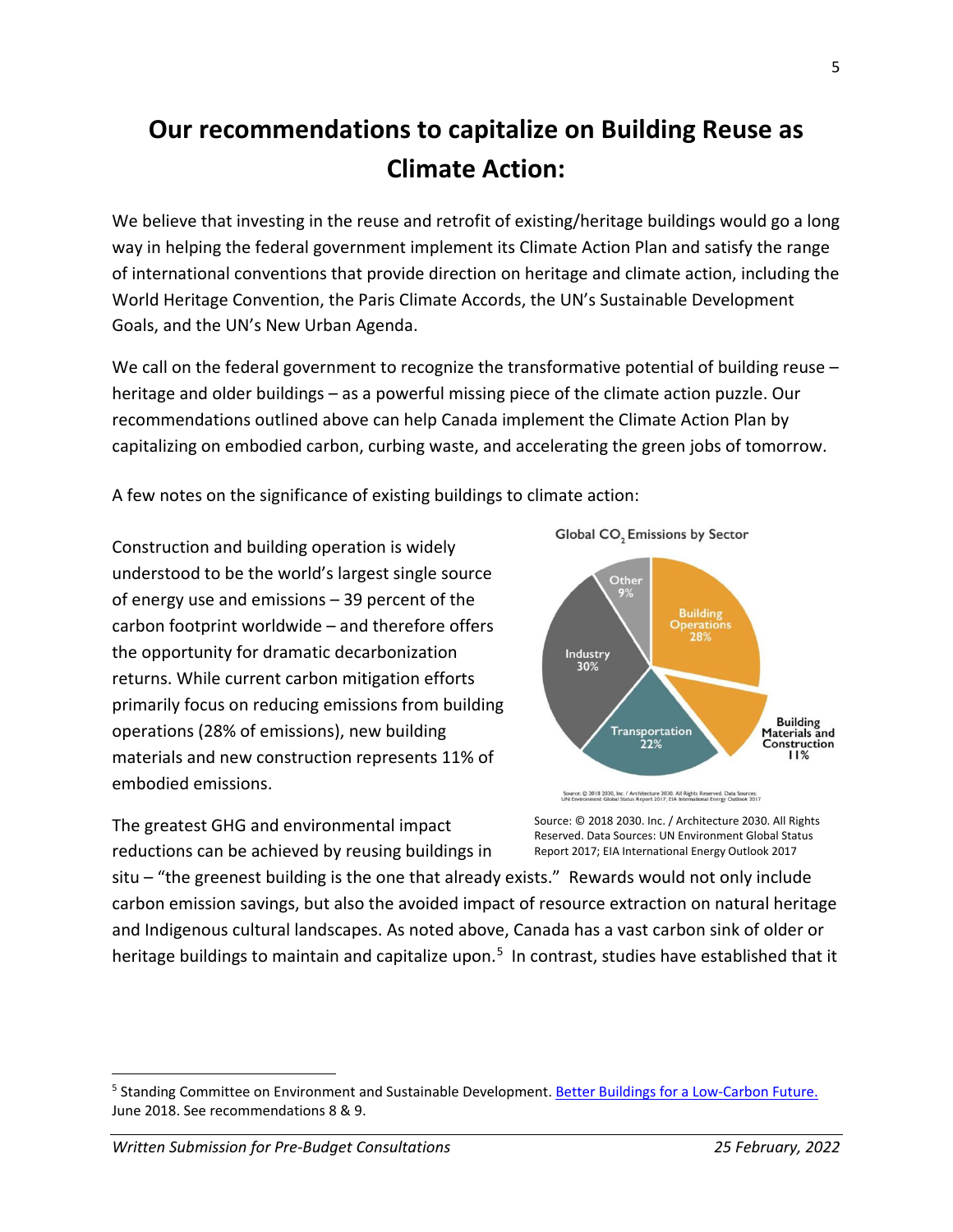takes up to 80 years for a new "green" building to overcome the carbon impacts of its construction.[6](#page-5-0)

However, despite the opportunity for GHG reductions noted above, building reuse is still not the norm in Canada, with resource- and carbon-intensive demolition and construction of new buildings offering the path of least resistance for the construction industry and for buyers. The barriers to reuse<sup>[7](#page-5-1)</sup> take many forms that our recommendations below are designed to help counter:

- Availability of skilled labour;
- Cultural barriers (e.g. common construction industry practice, consumer culture of obsolescence); and
- **Economic barriers** (e.g. federal income tax treatment includes significant disincentives to reuse, such as lack of clarity on rehab cost expensibility (capital or current), terminal losses, and GST/HST rebates for new construction).

As a result, Canada's landfills receive an estimated 2,752,000 tonnes of wood as construction, renovation and demolition (CR&D) waste each year, much of it precious old-growth lumber from demolished older/heritage buildings.[8](#page-5-2)

Disincentivizing demolition and accelerating building reuse and retrofit **through financial incentives** offers a crucial pathway to achieving Canada's climate goals. Spurring the reuse and retrofit of older/heritage building also reduces the impact on the environment (including Indigenous cultural heritage) of unnecessary resource extraction.

In the United States, the Federal Historic Rehabilitation Tax Credit and State-level credits have worked to counterbalance the demolition/new construction advantage. Since its launch in 1976, the federal program has leveraged \$102.64 billion in private investment (5 times the value of the federal tax credits provided), created over 130,000 jobs each year, preserved 45,383 historic properties, and enabled 172,416 affordable housing units. The National Parks Service is now beginning to calculate the large GHG emissions savings from these projects. A modest Canadian

<span id="page-5-0"></span><sup>&</sup>lt;sup>6</sup> National Trust for Historic Preservation. The Greenest Building: Quantifying the Environmental Value of Building [Reuse.](https://living-future.org/wp-content/uploads/2016/11/The_Greenest_Building.pdf) 2011.

<span id="page-5-1"></span><sup>7</sup> National Trust for Canada[. Making Reuse the New Normal: Accelerating the Reuse and Retrofit of Canada's Built](https://regenerationworks.ca/wp-content/uploads/2020/12/E_Making-Reuse-the-New-Normal-Report-FINALV2.pdf)  [Environment.](https://regenerationworks.ca/wp-content/uploads/2020/12/E_Making-Reuse-the-New-Normal-Report-FINALV2.pdf) 2020.<br><sup>8</sup> Environment Canada. National Waste Characterization Report: The Composition of Canadian Residual Municipal

<span id="page-5-2"></span>[Solid Waste.](https://publications.gc.ca/collections/collection_2020/eccc/en14/En14-405-2020-eng.pdf) 2020. (Construction and demolition waste in Canada is under-documented, but is estimated to be at least 27% of the annual waste stream. Greater Vancouver is the only Canadian jurisdiction actively following building demolition, and sees approximately 3,500 homes and 3,900 industrial, commercial, institutional buildings demolished each year.)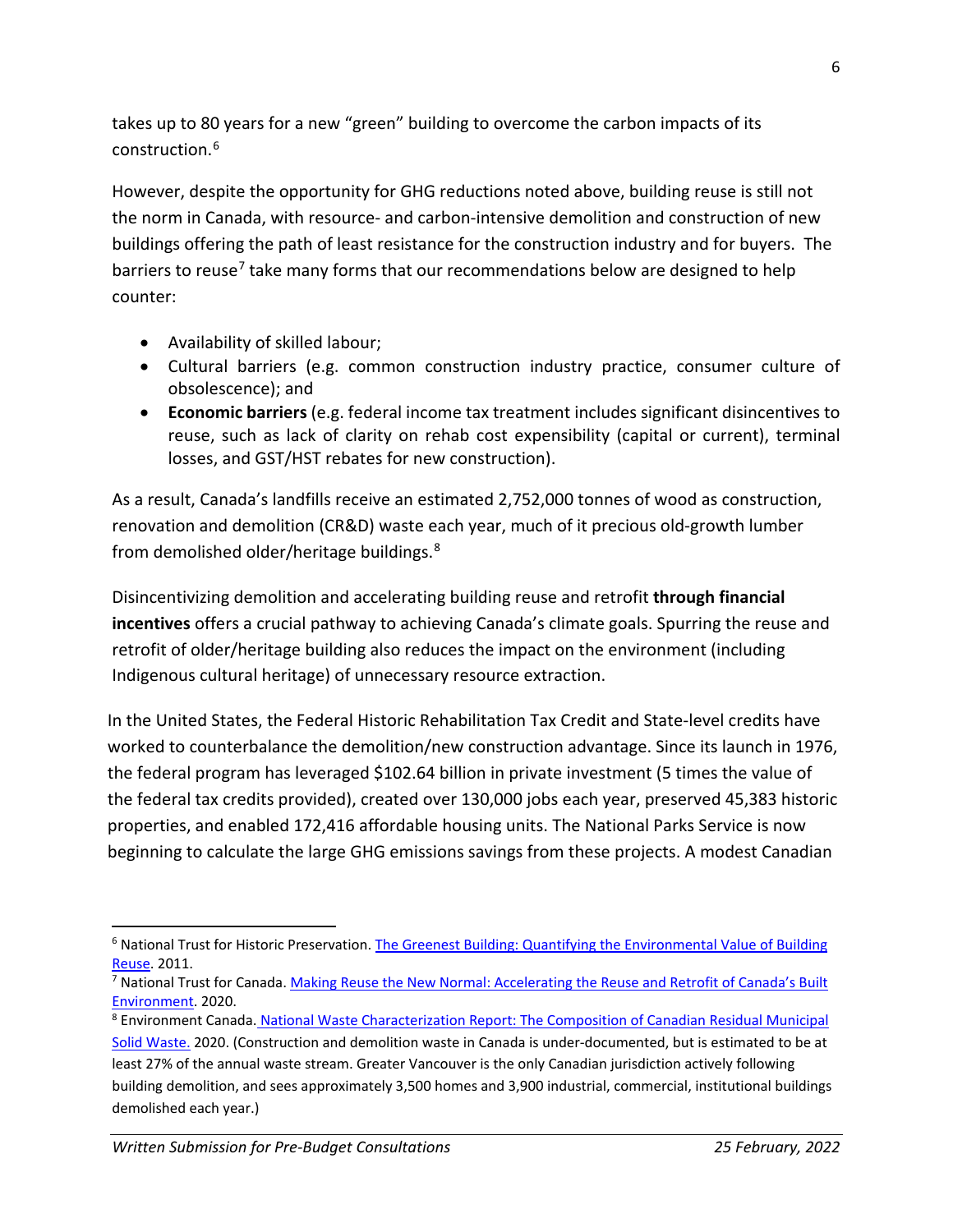federal incentive modelled on the US program was field-tested in 2005-2008 and yielded similarly impressive results. [9](#page-6-0)

Older/heritage building reuse will help spur the green jobs of tomorrow. The Federal Climate Action Plan notes this important shift: "Investments in home and building retrofits will spark a wave of new jobs and careers." (11). We contend that the next wave of "green" workers or professionals need to be skilled in building reuse to ensure maximum carbon reduction impact.

Government investments in heritage places consistently leverage at least 5 times more in private investment, and in addition create new green jobs, enhance economic efficiency by renewing not replacing existing infrastructure, drive sector innovation, and better protect investments from the rising costs of carbon.

<span id="page-6-0"></span><sup>9</sup> During a brief pilot project, the federal contribution leveraged almost 10 times more in private sector investment, created 1,465 person years of employment, and gave derelict heritage buildings vibrant new community uses.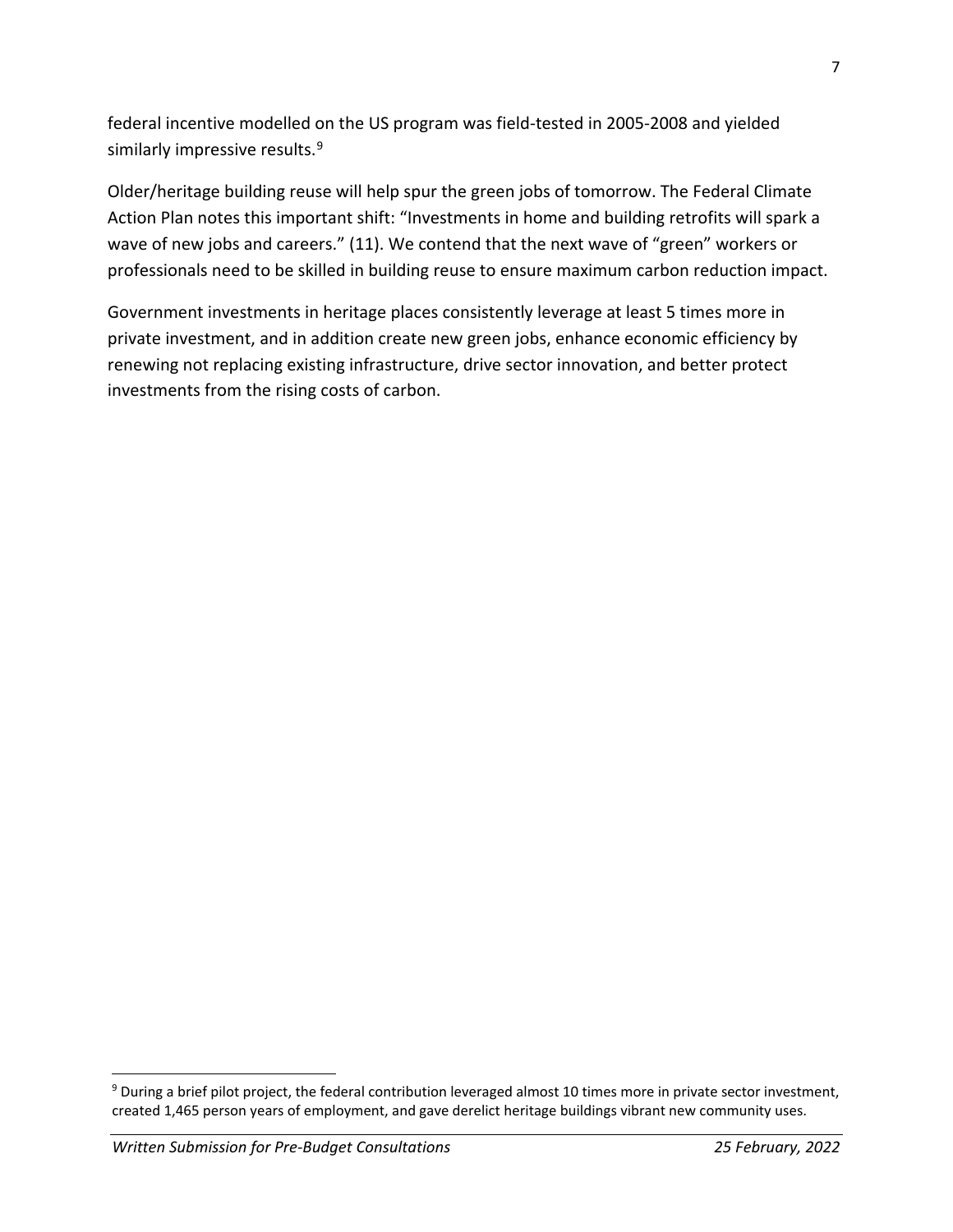## **Our Recommendation to Advance Reconciliation by Funding Indigenous Cultural Heritage Capacity:**

Our organizations call on the federal government to strengthen the essential leadership capacity needed to advance cultural heritage priorities that are of importance to Métis, Inuit, and First Nations Peoples **by providing an initial investment of \$50 million over three years for the Indigenous Heritage Circle, an Indigenous-led national nonprofit heritage organization.** 

The Indigenous Heritage Circle is a leading national NGO that has worked closely alongside Parks Canada on files relating to cultural resource management and the implementation of the United Nations Declaration on the Rights of Indigenous Peoples. Allowing Indigenous Peoples the full cultural stewardship of their traditional territories is a fundamental step towards addressing the climate crisis, assuring the sustainable use of natural resources moving forward.

Respectfully submitted,

Lee Bull

Natalie Bull Executive Director National Trust for Canada [nbull@nationaltrustcanada.ca](mailto:nbull@nationaltrustcanada.ca)

Christophe Rivet President ICOMOS Canada [secretariat@canada.icomos.org](mailto:secretariat@canada.icomos.org)

ypernaat

Kisha Supernant Vice President Indigenous Heritage Circle [kisha.supernant@ualberta.ca](mailto:kisha.supernant@ualberta.ca)

Chris Uchiyama President Canadian Association of Heritage Professionals [admin@cahp-acecp.ca](mailto:admin@cahp-acecp.ca)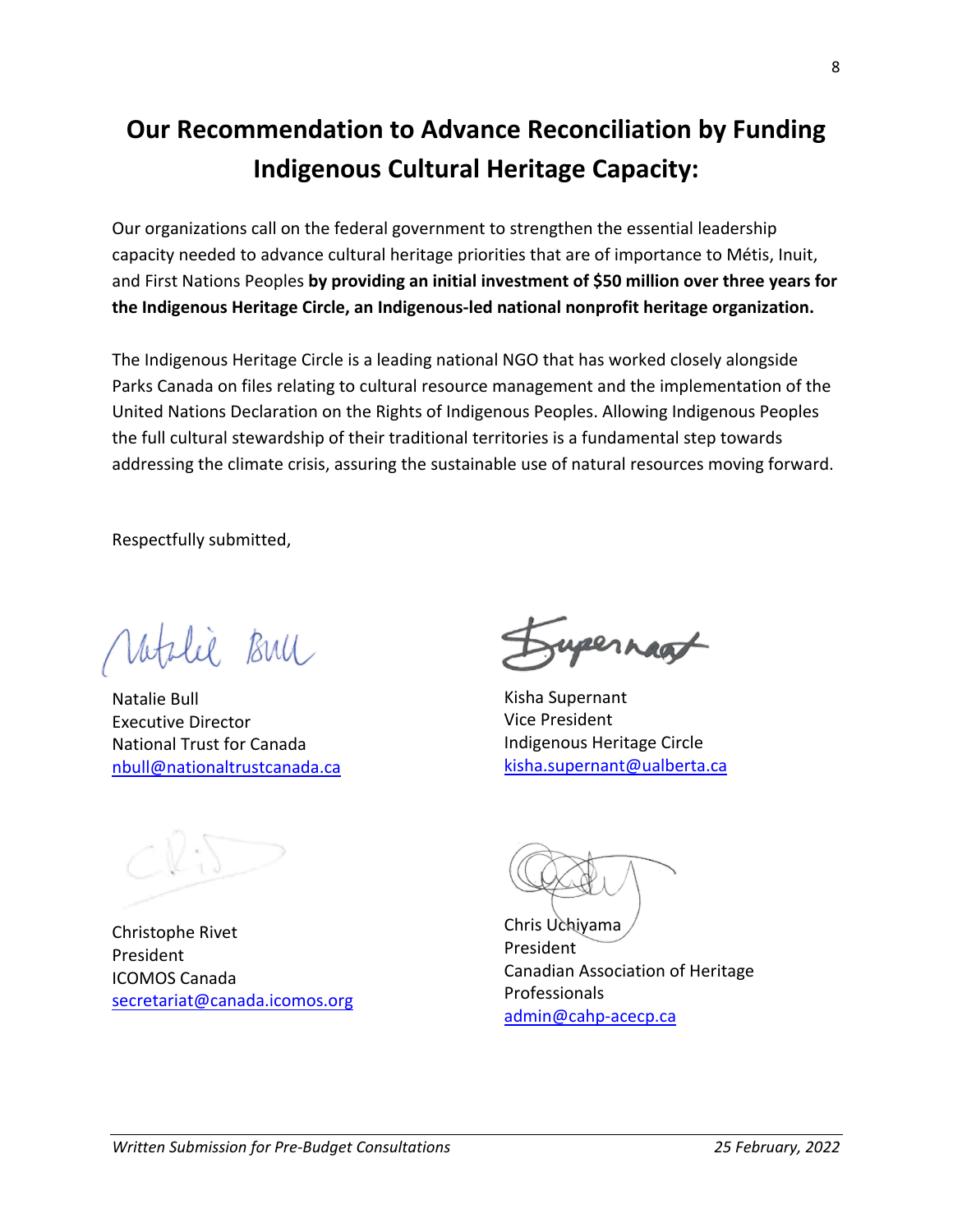### **Appendix: About the Organizations**

#### **Canadian Association of Heritage Professionals (CAHP)** www. cahp-acecp.ca

CAHP is a national professional organization that serves qualified heritage professionals in the public, private and not-for-profit sectors. CAHP members are specialists in a wide variety of fields, including conservation architecture, planning, history, archaeology, landscape architecture, education and engineering. CAHP establishes standards of practice, shares knowledge about heritage conservation, and represents members who are professionally and actively engaged in the identification, conservation, preservation, interpretation and sustainable use of cultural and natural heritage. As part of its mandate, the organization also fosters and promotes public and legislative support for heritage conservation.

### **Indigenous Heritage Circle** <https://indigenousheritage.ca/>

The IHC is an Indigenous-designed and Indigenous-led organization founded in 2016. We are dedicated to the advancement of cultural heritage priorities that are of importance to Métis, Inuit, and First Nations Peoples in Canada. The IHC has a Board of Directors which is made up of national leaders in the field of Indigenous cultural heritage and which includes individuals from diverse Indigenous backgrounds who have come together to support the following goals:

- To celebrate and promote Indigenous heritage and the role of Indigenous peoples in preserving this
- To advocate for cultural heritage programs, protocols, laws, policies, and funding opportunities that recognize Indigenous Peoples as the rightful caretakers of their heritage
- To support Indigenous communities in stewarding and safeguarding their heritage
- To further the understanding and respect for Indigenous heritage, laws, values, and protocols through facilitating dialogue and learning opportunities

The IHC provides national leadership in addressing Indigenous cultural heritage through dialogue, advocacy, research, and policy development for Indigenous communities. The IHC supports actions and policies consistent with the United Nations Declaration on the Rights of Indigenous Peoples, the Truth and Reconciliation Commission of Canada, and the laws and protocols of Indigenous Nations. Its primary focus is on Canadian issues and initiatives, but it is also committed to supporting Indigenous cultural heritage.

### **ICOMOS Canada** <https://canada.icomos.org/>

ICOMOS Canada is the Canadian national committee of the International Council on Monuments and Sites (ICOMOS). Since 1975, ICOMOS Canada has been at the forefront of the heritage conservation movement in Canada and abroad, actively contributing to the development of the theory and practice of cultural heritage conservation. Today, ICOMOS Canada and its members continue to play a leading role in influencing national and international policies through innovative thinking and holistic approaches to continuously improve the conservation of cultural heritage for communities.

Internationally, ICOMOS is the only global non-governmental organization dedicated to the conservation of the world's cultural heritage places. Through over 100 national committees and 28 international scientific committees, it brings together professionals from such disciplines as architecture, archaeology, planning, engineering, anthropology, art history, and geography to develop and discuss the theory and